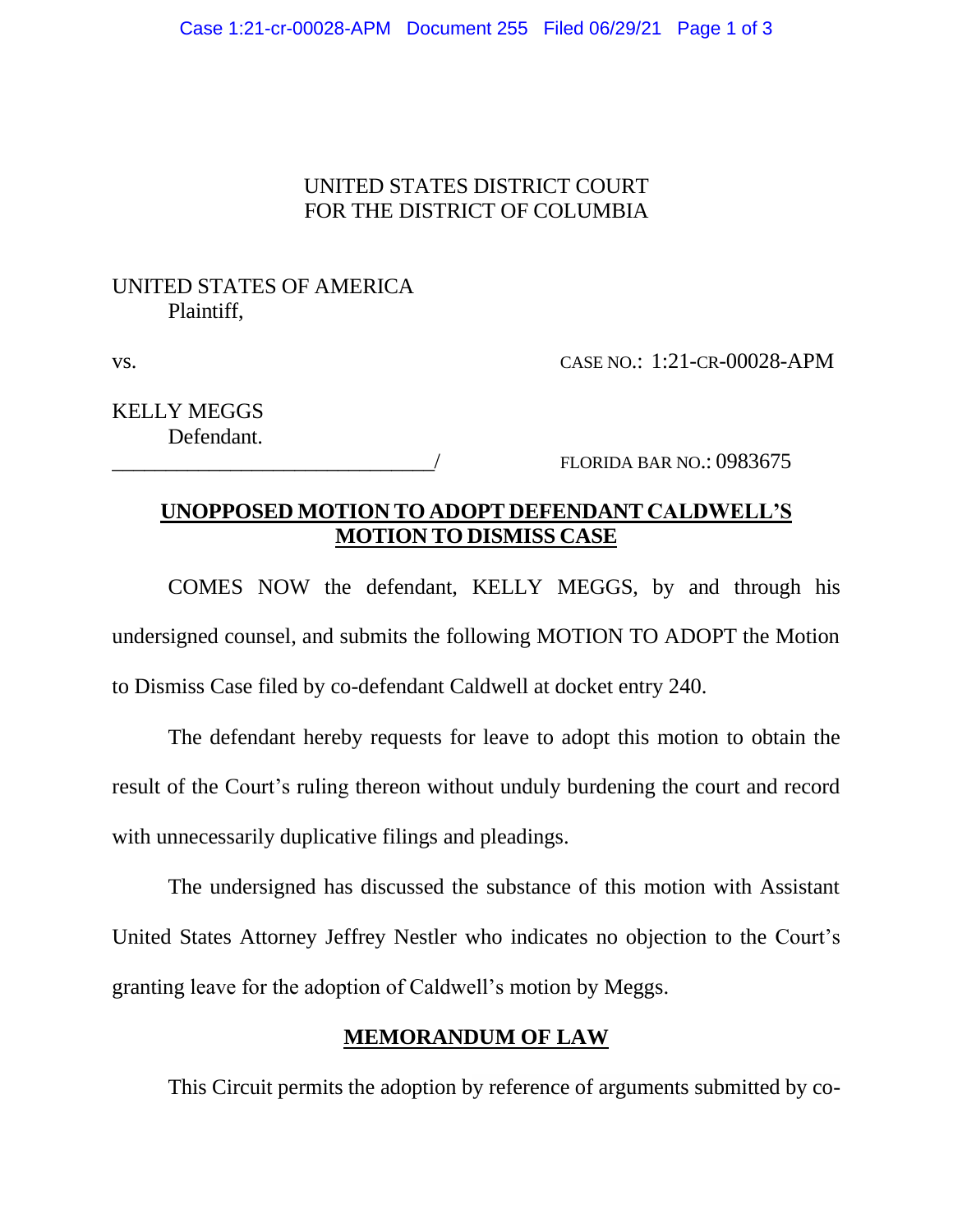defendants, "but only to the extent [the Court] can readily apply the proponent's arguments to the adopter's case." *United States v. Straker*, 800 F.3d 570, 594 n.5 (D.C. Cir. 2015).

In the case at bar, with respect to counts one and two of the indictment, Mr. Meggs occupies a factual position identical to that of Caldwell and any legal argument that would be put forward independently by Mr. Meggs would be the same. The Court's ruling on Caldwell's motion as to these counts will hinge on the legal determination whether the allegations in the indictment state a cause of action, the result of which would be directly applicable to Meggs.

With respect to Caldwell's motion to dismiss count four of the indictment, unlike Caldwell, Meggs concedes the indictment does allege that he entered the Capitol building, however, to the extent that the Court's ruling would require a legal determination whether the Capitol grounds and building constituted a "restricted area" at the time of all the defendants' presence there, the arguments put forward by Caldwell would apply equally to Meggs.

Caldwell's motion likewise addresses count nine of the indictment, which count does not include Mr. Meggs. However, Meggs is charged with the same offense in count eleven, the factual recitations regarding which are virtually identical. The arguments tendered by Caldwell would likewise be applicable to Mr.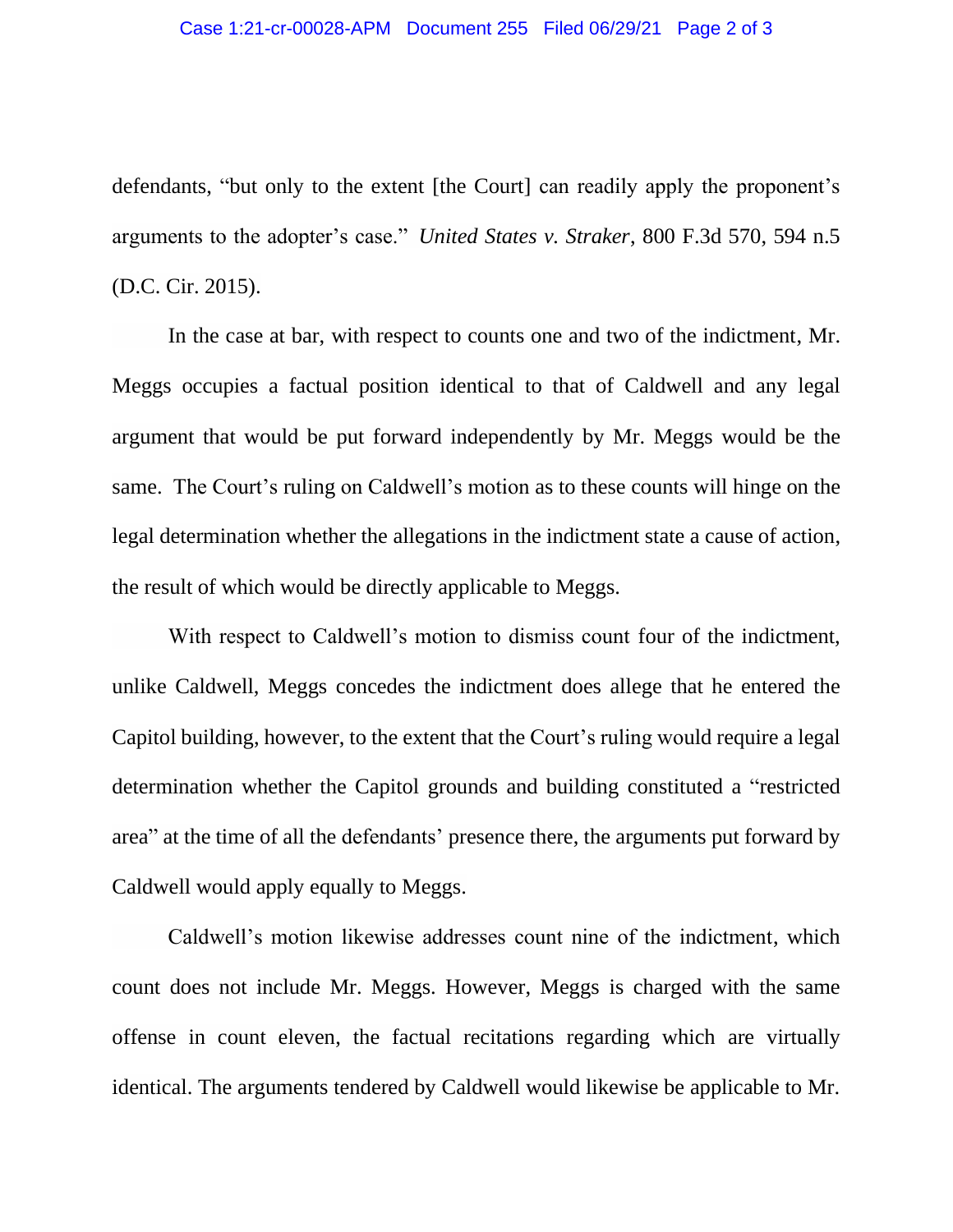Meggs.

WHEREFORE, the defendant, KELLY MEGGS, respectfully requests this Honorable Court grant this motion and enter its Order rendering co-defendant Caldwell's Motion to Dismiss Case applicable as though filed by undersigned counsel on his behalf.

### RESPECTFULLY SUBMITTED,

 /s/ David Anthony Wilson DAVID ANTHONY WILSON 201 S.W. 2nd Street, Suite 101 Ocala, FL 34471 (352) 629-4466 david@dwilsonlaw.com Trial Attorney for Defendant Florida Bar No: 0983675 D.C. Bar ID: FL0073

#### **CERTIFICATE OF SERVICE**

I HEREBY CERTIFY that on June  $29<sup>th</sup>$ ,  $2021$ , I electronically filed the foregoing with the Clerk of the Court by using the CM/ECF system, which will send a notice of electronic filing to the following: Office of the United States Attorney.

> /s/ David Anthony Wilson DAVID ANTHONY WILSON